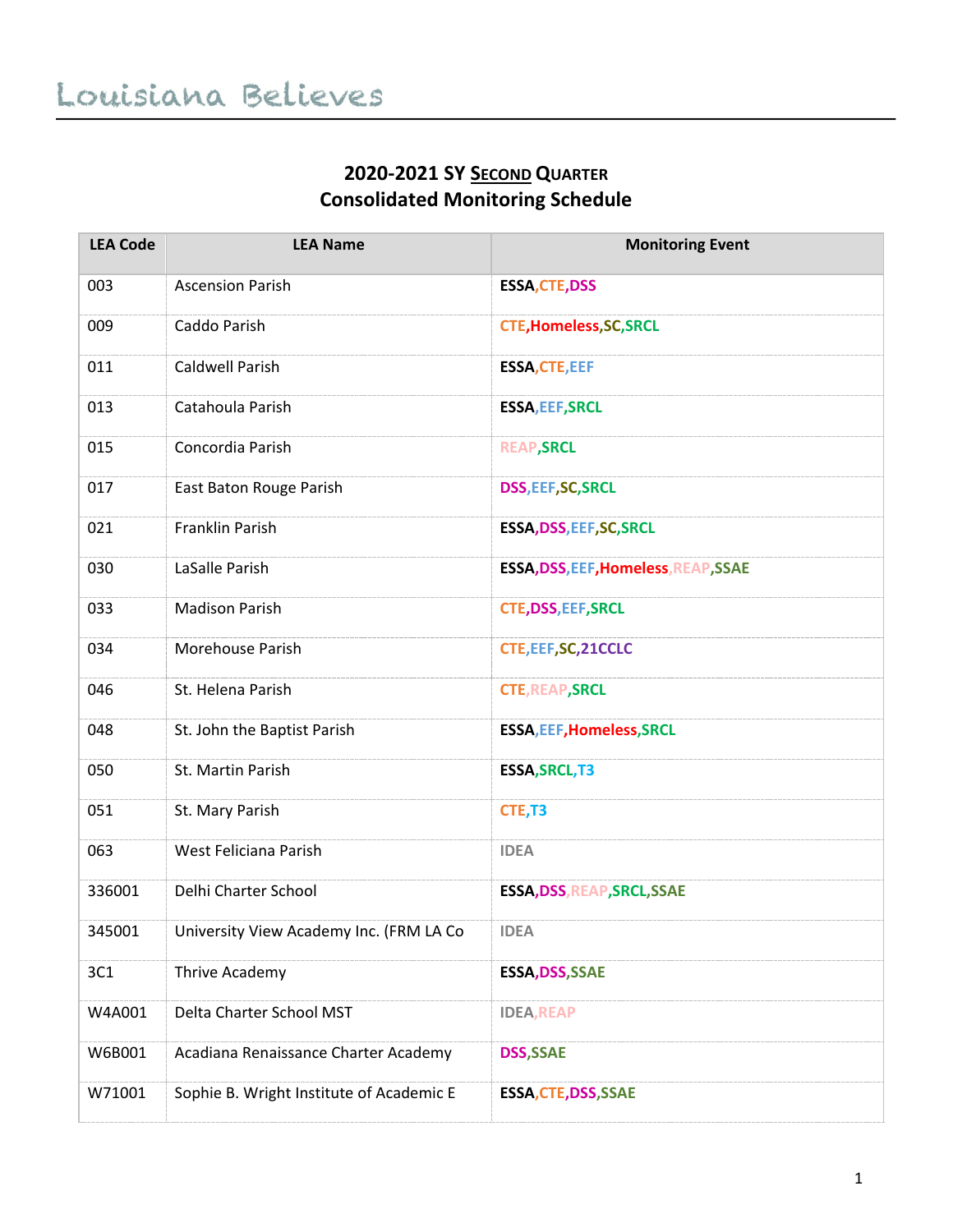## Louisiana Believes

| <b>LEA Code</b> | <b>LEA Name</b>                          | <b>Monitoring Event</b>     |
|-----------------|------------------------------------------|-----------------------------|
| W7B001          | Lafayette Renaissance Charter Academy    | ESSA, IDEA, DSS, REAP, SSAE |
| W8A001          | <b>Impact Charter Elementary</b>         | <b>SRCL</b>                 |
| <b>WAF001</b>   | Harriet Tubman Charter School            | ESSA, IDEA, DSS, EEF        |
| <b>WAH001</b>   | The NET Charter High School              | <b>CTE</b>                  |
| <b>WAL001</b>   | JS Clark Leadership Academy              | ESSA, DSS, SSAE, 21 CCLC    |
| <b>WAM001</b>   | Paul Habans Charter School               | ESSA, IDEA, DSS, EEF, SSAE  |
| <b>WAU001</b>   | GEO Prep Academy of Greater Baton Rouge  | ESSA, IDEA, DSS, SSAE       |
| <b>WAZ001</b>   | Audubon Charter School                   | <b>ESSA, SSAE</b>           |
| WBC001          | Alice M Harte Elementary Charter School  | <b>SRCL</b>                 |
| <b>WBD001</b>   | Edna Karr High School                    | <b>ESSA, SRCL, SSAE</b>     |
| <b>WBF001</b>   | Eleanor McMain Secondary School          | ESSA, DSS, EEF, SRCL, SSAE  |
| <b>WBK001</b>   | <b>Bricolage Academy</b>                 | <b>ESSA, SSAE</b>           |
| <b>WBL001</b>   | <b>Wilson Charter School</b>             | <b>SRCL, SSAE</b>           |
| <b>WBP001</b>   | McDonogh 42 Charter School               | <b>ESSA, SRCL, SSAE</b>     |
| <b>WBV001</b>   | Dwight D. Eisenhower Charter School      | <b>ESSA, SSAE</b>           |
| <b>WBX001</b>   | <b>GEO Next Generation High School</b>   | <b>ESSA, SSAE</b>           |
| <b>WBZ001</b>   | McDonogh 35 Senior High School           | <b>ESSA, SSAE</b>           |
| WI1001          | Akili Academy of New Orleans             | ESSA, IDEA, DSS, EEF, SSAE  |
| WZ8001          | GEO Prep Mid-City of Greater Baton Rouge | ESSA, IDEA, SSAE            |